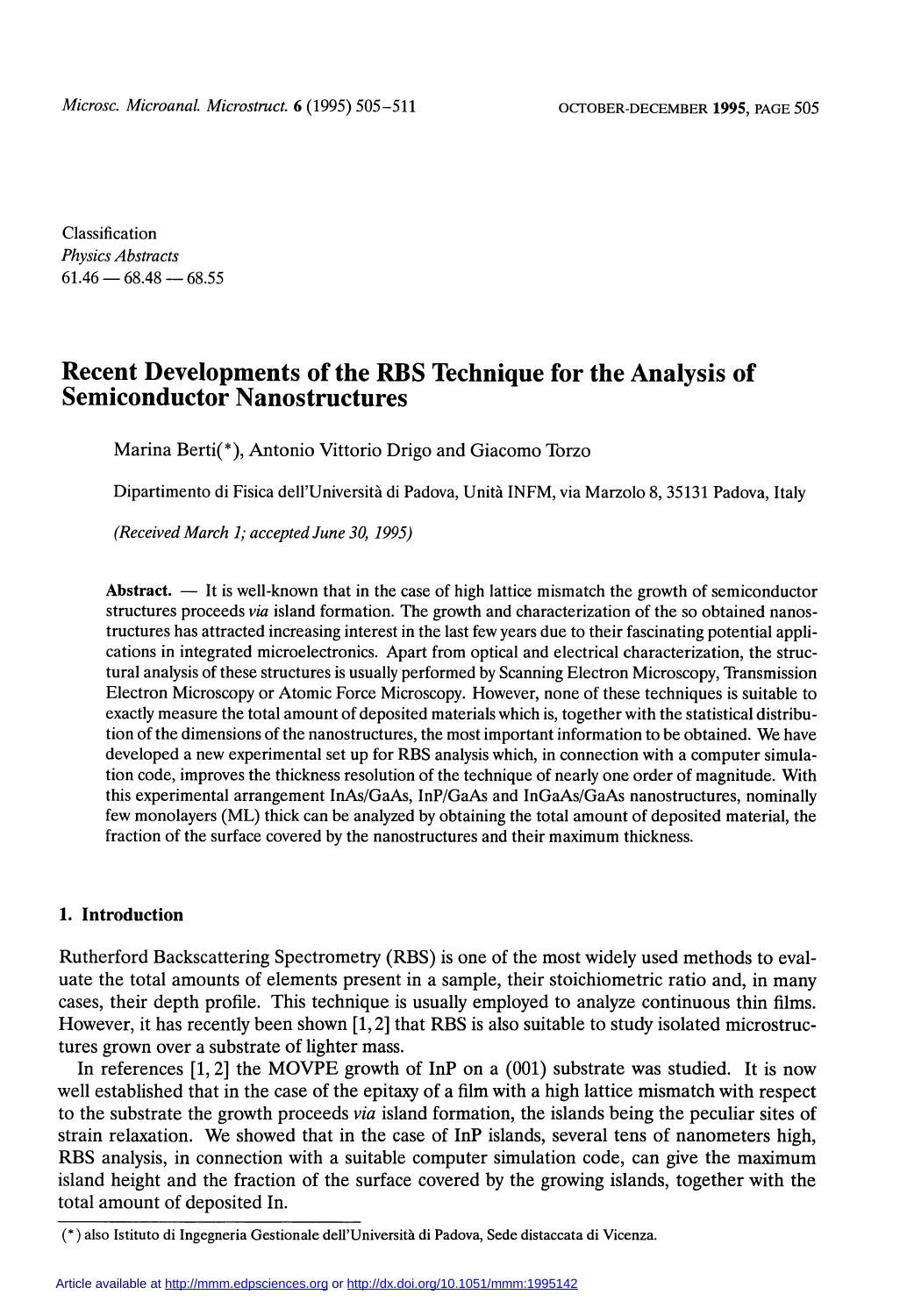This procedure, at least in principle, can be used to study self organized nanostructures which constitute one of the most challenging fields in semiconductor physics both from the fundamental point of view and for the potential application in micro and optoelectronics.

While semiconductor structures showing quantum confinement in 1 dimension (quantum wells) are now widely used in optoelectronics, structures exhibiting quantum confinement in 2 (quantum wires) or in 3 (quantum dots) dimensions are still under study to define the best technological route for their production.

In particular quantum dots should be very small in size, with base areas of less than  $\sim 10^{-3} \mu \text{m}^2$ and a few nanometer height. Moreover they should have a uniform distribution over the substrate with a high filling factor.

Many ways of producing nanostructures have been attempted including growth on vicinal surfaces [3], patterned substrates [4] and various ways of self organization of the islands [5,6]. The characterization probes include optical techniques as Low Temperature Photoluminescence and Raman Spectroscopy, and imaging techniques as Scanning Electron Microscopy (SEM), Transmission Electron Microscopy (TEM) and Atomic Force Microscopy (AFM).

As far as In compounds on GaAs substrates are under study, RBS is a suitable technique to measure the total amount of deposited material. However, when the island dimensions are such that the energy lost by the analyzing beam in crossing them is lower than the energy resolution of the detector, it is not possible to obtain supplementary information, mainly the depth distribution of the elements into the target which is strictly connected to the island height. If this limitation can be overcome the combined use of RBS, which intrinsically averages its information over an area of about 1 mm2 with other more focused topological techniques can give a detailed structural characterization of the nanostructures.

In this paper we demonstrate that by using an enhanced depth resolution RBS technique and by a careful computer simulation of the experimental spectra it is possible to characterize islands a few nanometers thick and covering only a small fraction of the substrate.

## 2. Experimental

InP/GaAs structures, nominally a few tens of nanometers thick, were grown at the ICTIMA-CNR Institute (Padova-Italy) with a low pressure MOVPE apparatus, whereas MBE growth was used at the MASPEC-CNR Institute (Parma-Italy) in order to obtain InAs/GaAs structures nominally 3 ML thick. In this case the substrate temperature ranged from 440  $\degree$ C to 530  $\degree$ C. Further details on the growth procedures will be given elsewhere.

The RBS analyses were performed at the AN2000 and CN accelerators at the Laboratori Nazionali di Legnaro (Padova-Italy). A 2 MeV He<sup>+</sup> beam was used. A Si surface barrier detector having 11 keV energy resolution (FWHM) was located under the incident beam at 170°.

To improve the depth resolution we operated both on: i) the apparent sample thickness as seen by the incident beam, and ii) the experimental set up in order to minimize the kinematic energy spread due to the acceptance angle of the detector and to the dimension of the beam at the sample surface.

i) The apparent sample thickness has been increased by a factor  $1/\cos \theta$  by rotating the sample of an angle  $\theta$  around a vertical axis. The best operating conditions were found for 80°  $\leq \theta \leq 83^{\circ}$ giving a magnification factor F of the apparent depth:  $5.76 \le F \le 8.21$ .

ii) When the sample is rotated of an angle  $\theta$  the beam spot on the sample surface is also enlarged of a factor  $F$  in the horizontal direction. A rectangular diaphragm, 1 mm high and 0.25 mm wide was then placed at the scattering chamber entrance so that, at the maximum sample tilt, the beam spot size was  $2 \times 1$  mm<sup>2</sup>. The sample-detector distance was 70 mm. A vertical collimator, placed on the detector surface reduced the scattering angle spread to  $\pm 0.4^{\circ}$ .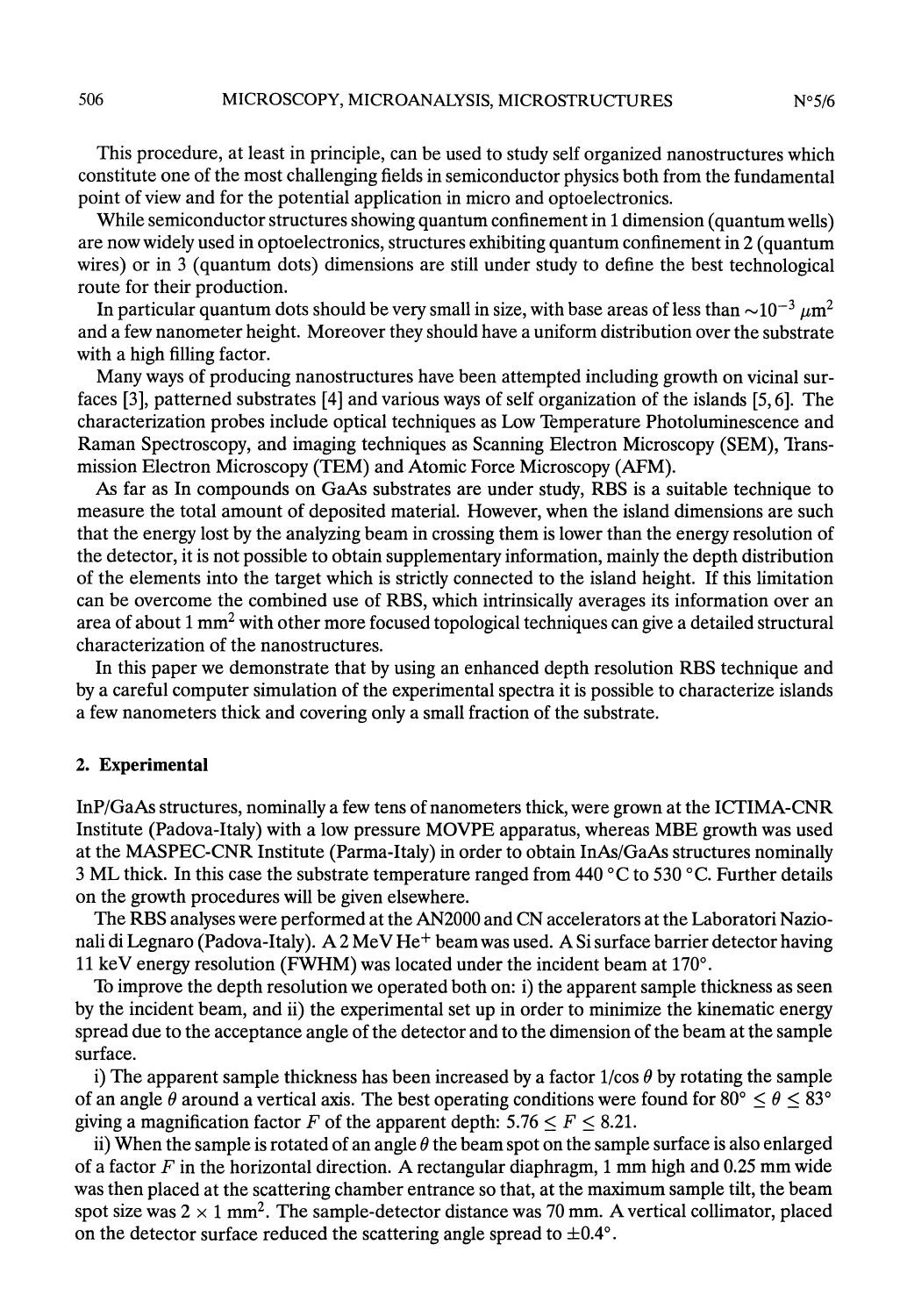

Fig. 1.  $-$  RBS spectra of a thin continuous InP/GaAs film (full dots-broken line) and of InP islands, MOVPE grown on GaAs. The arrows mark the scattering energies from the various elements at the surface. (2 MeV He<sup>+</sup>,  $\theta_{scatt}$ =170°).

A careful energy calibration was performed with the aid of several monoelemental targets giving an "energy per channel" =  $3.100 \pm 0.013$  keV. The absolute In amount was obtained by calibrating the spectra against standard samples having a precision better than 1.5% [7].

A computer code developed at Padova [8] was used to simulate the experimental spectra. The simulation procedure is the following: a trial concentration profile as a function of depth is assumed for each of the elements present in the target. Then, by taking into account these profiles the experimental spectrum is simulated by computing the yield and the energy loss and straggling along the in- and out-going path for successive layers which can be as thin as  $10^{15}$  at/cm<sup>2</sup>, whereas no limitation is given on the minimum step thickness of the concentration profiles. The simulated yield is then convoluted with the experimental detector resolution and normalized for the experimental solid angle and integrated beam charge. The concentration profiles are changed until a reasonable fit to the experimental spectrum is obtained within the statistics.

Finally RBS results were compared to AFM topographies performed with a Discoverer Topometrix at the LAMEL-CNR Institute in Bologna,Italy.

# 3. Results

The general rule for RBS analysis is that, provided the total energy loss is at least twice the energy resolution, the energy width of the signal gives the film thickness while the signal height gives the stoichiometric ratio or the surface coverage fraction for discontinuous films.

Figure 1 displays the superimposition of two experimental spectra from a thin continuous InP/ GaAs layer and from a sample in which InP islands, several tens of nanometers thick partially cover the substrate. The analysis of this sample can be performed as follows: the ratio of its In yield at the surface to that of the continuous film gives the surface coverage fraction of the islands whereas the low-energy tail of the In signal gives the measure of the sample "roughness" [1, 2]. From the In depth profile the surface coverage fraction and the maximum island thickness can thus be derived.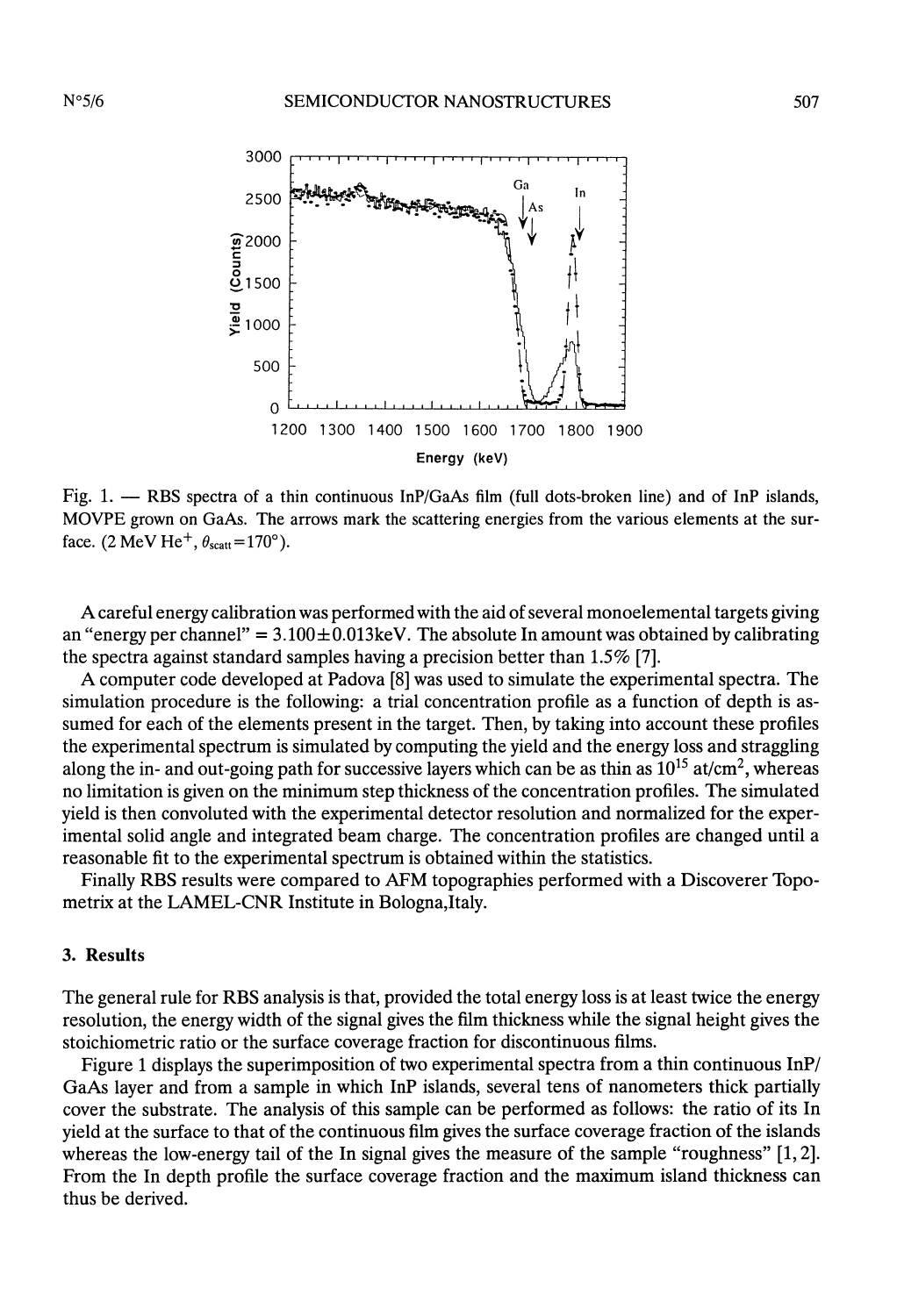This analysis procedure can apply only if the island thickness is large enough. In fact with a 11 keV energy resolution detector the depth resolution achievable when no tilt angle is applied to the target is about 18 nm (FWHM), a value which is too high to perform any depth analysis on very thin samples, like the present InAs samples.

For InAs, even under extreme grazing incidence and emergence (83°) the total energy loss reaches twice the energy resolution for thicknesses of the order of 4 nm (14 ML). This means that this condition could be met in our samples (3 ML equivalent deposition) only for surface coverage lower than 20%. For higher coverage, and/or thinner islands, the standard height and width analysis cannot be employed and we decided to concentrate our analysis on the "shape" of the In peak as a function of different InAs distributions on the surface with the constraint of fixed In total amount.

In fact, by taking constant the absolute amount of In, slight differences in its depth distribution strongly affect the shape of the RBS signal and, by a careful comparison of the simulated spectrum to the experimental one the main features of the islands size and distribution can be derived.

Figure 2 shows the computer simulated spectra for a  $3 \times 10^{15}$  InAs/cm<sup>2</sup> analyzed with a 83° tilt angle. The simulations are performed: i) by assuming that the surface is covered by a continuous film 1.5 nm thick, ii) by supposing the formation of islands (with box shape for simplicity) covering 50% of the substrate up to a thickness of  $6 \times 10^{15}$  InAs/cm<sup>2</sup> (3 nm) and iii) by considering a continuous film, 2 ML thick, and the remaining In in islands covering 30% of the surface with a linear distribution of thicknesses up to a thickness of  $1.24 \times 10^{16}$  InAs/cm<sup>2</sup> (about 6.5 nm). Only small differences can be observed in the GaAs part of the spectrum. The In signals (expanded by a factor of 3 in the figure) do not differ in their width at half maximum, as it is expected, since all the three supposed thicknesses do not imply an energy loss greater than twice the detector resolution. However from the comparison of the three simulated spectra some conclusions can be drawn. First, if a continuous InAs layer is assumed to cover the substrate, the maximum of the In signal appears at the right energy for scattering at the surface (i and iii) whereas if a partial coverage of the substrate is assumed (ii) the signal is shifted towards lower energies. Moreover, even if the FWHM of the three simulated spectra do not appreciably differ, the low energy side of the spectra is progressively shifted towards lower energies by increasing the maximum depth of the simulation profiles. As a consequence the most significant features of the In experimental spectrum are the energy position of the peak maximum, which is related to the presence of a continuous film and the low energy tail of the signal, which is related to the island maximum thickness.

This RBS analysis technique was applied to the InAs/GaAs nanostructures.

Preliminary AFM measurements on the samples had shown that the shape of the islands was globular with much higher lateral dimensions than height. In this situation the assumption of considering the islands as small discs is, as a first approximation, justified.

The total amount of In in the samples was determined to be  $(2.12\pm0.1)\times10^{15}$  In/cm<sup>2</sup> for all the samples, indicating an In content 20% higher than the nominal one.

Figure 3 shows the In part of the RBS spectra for two samples, respectively grown at  $T = 440 \degree C$  and  $T = 530 \degree C$ . Although the In peak position and total dose in the samples are the same, differences in the shape of the signals are evident: for the sample grown at higher temperature both a lower signal height and a wider low energy tail suggest a lower surface coverage with a corresponding higher maximum height of the islands.

The energy position of the In peaks suggests the presence of a continuous film underlying the islands, this is in agreement with other literature results [9,10] which indicate that the InAs/GaAs system grows in the Stransky-Krastanov mode with a 1.7 ML thick film wetting the substrate. We tried to simulate the spectra by assuming the presence of a 1, 2 or 3 ML thick continuous film (the integer ML steps were chosen for computational ease) and we found that for all the samples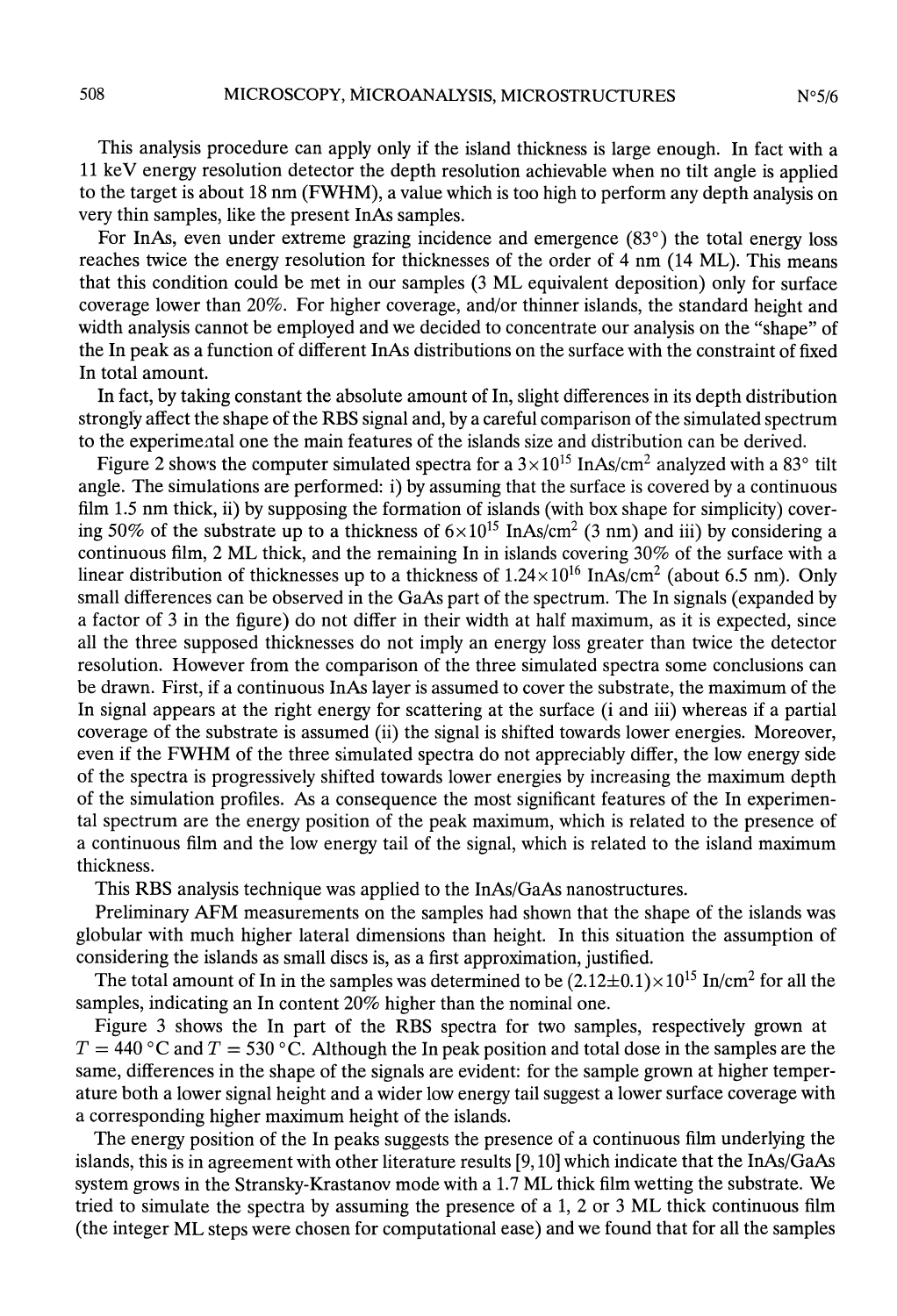

Fig. 2. - Computer simulated RBS spectra for  $3 \times 10^{15}$  InAs/cm<sup>2</sup> structures with different In distribution profiles: full dots- continuous layer (1.5 nm thick), full squares- islands covering 50% of the substrate (3 nm thick), open squares- 2 ML thick continuous film, plus islands covering 30% of the surface with heights up to 6.5 nm.(2 MeV He<sup>+</sup>,  $\theta_{\text{scatt}}$ =170°,  $\theta_{\text{tilt}}$ =83°).



Fig. 3.  $-$  RBS experimental spectra of two InAs/GaAs structures, 3 ML nominal deposition: full dots- $T_{\text{growth}}$  = 530 °C, continuous line-  $T_{\text{growth}}$  = 440 °C. Only the In part of the spectra is displayed. (2 MeV He<sup>+</sup>,  $\theta_{\text{scatt}} = 170^{\circ}, \theta_{\text{tilt}} = 80^{\circ}.$ 

a 2ML film at the interface best simulates the trailing edge of the spectra. This implies that for these samples less than 50% of the deposited material has gone into island formation. Particular care was devoted in defining the uncertainty in the maximum island height determination, given by the leading edge of the spectra, and we found that this uncertainty (for a 83° tilt) is equal to  $\pm 2 \times 10^{15}$  InAs/cm<sup>2</sup>, corresponding to a thickness of  $\pm 1$  nm. Once the thickness of the continuous film has been determined together with the maximum island height, the surface coverage fraction is univocally determined from the constraint of the conservation of the total dose. By varying the In dose within its error bar the surface coverage fraction varies of  $\pm 0.05$ .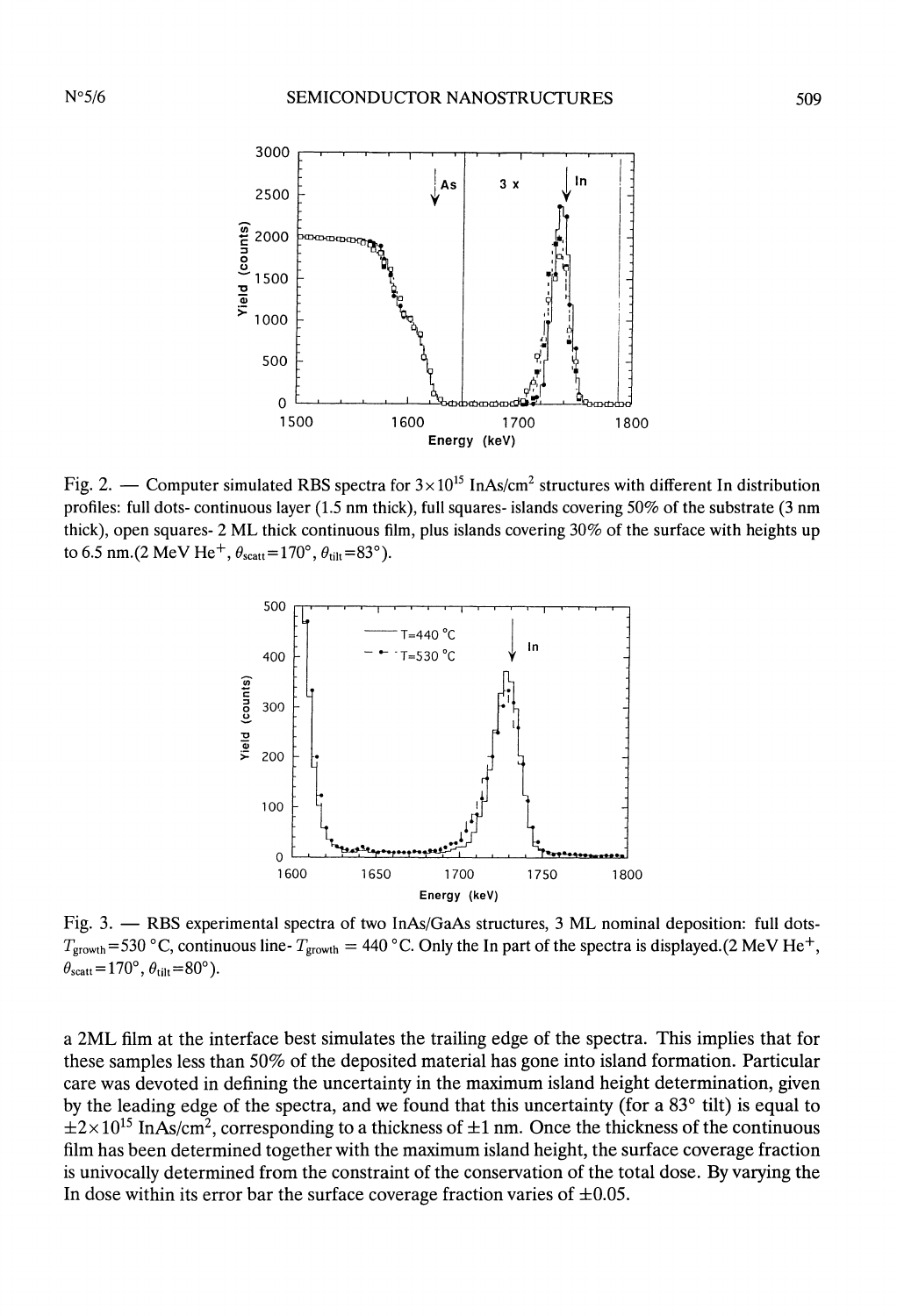

Fig. 4. - Indium RBS signal for a InAs sample grown at  $T = 440^{\circ}$ C (full dots) together with its best simulated spectrum (continuous line). Details on the simulation profile are given in the text. (2 MeV  $He<sup>+</sup>$ ,  $\theta_{\text{scatt}} = 170^{\circ}, \theta_{\text{tilt}} = 83^{\circ}$ ).

Figure 4 shows the In part of the experimental spectrum for the 440 ° C grown InAs sample (full dots) together with its best simulation. The concentration profile used to simulate the spectrum consists of 2 ML of InAs on top of which islands, 6 nm thick, are grown, covering 16% of the surface.

A comparison of the present results with those obtained by AFM indicates a rather good agreement even though the discrepancies are somewhat higher than the estimated error bar. Details on the analyses will be presented elsewhere.

The same procedure has been applied to the analysis of other samples. Preliminary results indicate that the island height lowers with temperature, consequently the filling factor increases.

#### 4. Conclusions

This is the first time that RBS technique is used in depth enhancing geometry in order to study non planar films. The main outcome of the analysis is the possibility of discriminating about the presence of a thin continuous film which covers the substrate below the islands. The presence of this film, whose thickness in the case of the system studied in this work, can be determined with a maximum uncertainty of  $\pm 0.5$  ML, definitely indicates that the island growth proceeds in the Stransky-Krastanov mode. The island height can be determined with a precision of  $\pm 1$  nm and together with the measure of the total amount of deposited material allows, in principle, to give the surface coverage with an error of  $\pm 0.05$ . However this limit in the surface coverage determination can be reached only if the actual shape of the islands is considered in the simulation procedure. If not, and this is the case of the present work, the error can be considerably higher.

We believe that the combined use of this new experimental approach which averages its information over large areas with other more focused complementary techniques like AFM, SEM and TEM will allow a deeper insight in the nanostructures analysis.